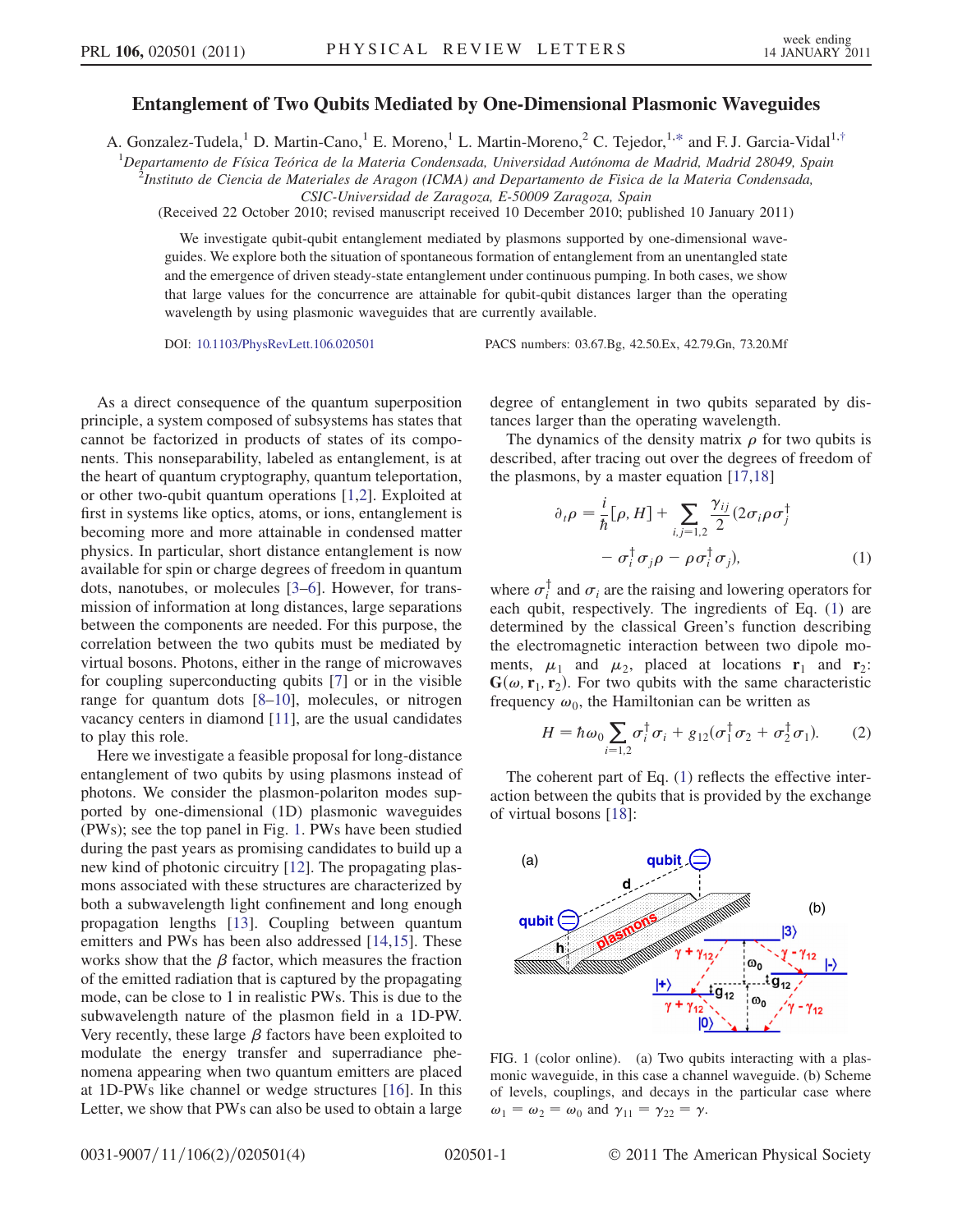<span id="page-1-0"></span>
$$
g_{12} = \frac{1}{\pi \epsilon_0 \hbar} \mathcal{P} \int_0^\infty \frac{\omega^2 \operatorname{Im}[\mu_1^* \mathbf{G}(\omega, \mathbf{r}_1, \mathbf{r}_2) \mu_2]}{c^2 (\omega - \omega_0)} d\omega, \quad (3)
$$

<span id="page-1-1"></span>whereas the rates of the noncoherent terms are given by

$$
\gamma_{ij} = \frac{2\omega_0^2}{\epsilon_0 c^2 \hbar} \operatorname{Im}[\mu_i^* \mathbf{G}(\omega_0, \mathbf{r}_i, \mathbf{r}_j) \mu_j], \tag{4}
$$

with *i*,  $j = 1, 2$  and  $\gamma_{12} = \gamma_{21}$ . Equations ([3](#page-1-0)) and ([4](#page-1-1)) involve a point-dipole emitter approach, which is accurate enough for qubits such as atoms, small molecules, or nitrogen vacancy centers in diamond. For big molecules or quantum dots with sizes of a few tens of nanometers, a more realistic description of the quantum emitter is usually required [\[19\]](#page-3-17).

When the plasmon supported by the PW is the dominant decay channel (i.e., large  $\beta$  factor), a very good approximation for the total Green's function can be obtained by only considering its plasmon contribution:  $G(\omega, r_1, r_2) \approx$  $G_{pl}(\omega, r_1, r_2)$  [[16](#page-3-14)]. In this way, analytical expressions for both  $g_{12}$  and  $\gamma_{12}$  can be easily derived:

$$
g_{12} = \frac{\gamma}{2} \beta e^{-d/(2L)} \sin(k_{\text{pl}}d),
$$
  
\n
$$
\gamma_{12} = \gamma \beta e^{-d/(2L)} \cos(k_{\text{pl}}d),
$$
\n(5)

<span id="page-1-2"></span>where  $k_{\text{pl}}$  and L are the wave number and propagation length of the plasmon, respectively. These two magnitudes,  $k_{\text{pl}}$  and L, depend on the operating frequency  $\omega_0$ . In deriving Eq. [\(5](#page-1-2)) we have assumed that the two qubits are equal and are placed at two equivalent positions along the waveguide, such that  $\gamma_{11} = \gamma_{22} = \gamma$ , and separated by a distance  $d$ . We define the modal wavelength of the plasmon,  $\lambda_{\text{pl}}$ , as  $\lambda_{\text{pl}} = 2\pi/k_{\text{pl}}$ . The crucial point of Eq. [\(5](#page-1-2)) is the  $\pi/2$  phase shift between the coherent and incoherent parts of the coupling, which allows switching off one of the two contributions while maximizing the other by just choosing the interqubit distance. This opens the possibility of modulating the degree of entanglement.

To test the feasibility of our proposal, we have carried out extensive numerical calculations on a particular PW, a V groove milled on a silver film. In Fig.  $2(a)$ , we render the dispersion relation (energy versus wave number) of the propagating plasmon supported by a V groove. This type of plasmon is usually called the channel plasmon polariton (CPP). The geometrical parameters are taken from realistic structures: The angle of the groove is  $20^{\circ}$  and its height is 140 nm, but similar results would be obtained for other sets of parameters. The evolution of the propagation length L of the CPP with the operating wavelength  $\lambda$  is shown in the inset in Fig. [2\(a\).](#page-1-3) As expected, L increases as  $\lambda$  is enlarged. The dependence of the  $\beta$  factor with both  $\lambda$  and the vertical distance of the qubit(s) to the apex of the  $V$  groove [see Fig. [1\(a\)\]](#page-0-2) is displayed in Fig. [2\(b\)](#page-1-3). Importantly,  $\beta$  factors larger than 0.9 are attainable for a broad range of  $\lambda$ 's and within a large spatial region. Let us remark that the best  $\beta$ factors attained with dielectric waveguides are typically



<span id="page-1-3"></span>FIG. 2 (color online). (a) Dispersion relation (red curve) of a CPP mode supported by a  $V$  groove of angle  $20^{\circ}$  and height 140 nm. For comparison we show the dispersion of a surface plasmon mode of an infinite 2D silver surface (black dotted line). The inset displays the wavelength dependence of the propagation length L. (b)  $\beta$  factor versus wavelength  $\lambda$  and vertical distance h associated with the CPP mode.

much lower than those obtained with PWs (for instance,  $\beta$ values not higher than 0.5 are reported in Ref. [[16](#page-3-14)] for a GaAs fiber of 50 nm radius).

Once we have introduced the ingredients of Eq. ([1\)](#page-0-1), now we discuss how this equation is solved. The most adequate basis to represent the dynamics of Eq. [\(1](#page-0-1)) is the one depicted in Fig. [1\(b\):](#page-0-2)  $\{|0\rangle = |g_1, g_2\rangle, |\pm\rangle = (1/\sqrt{2})$ <br>(le, g<sub>2</sub>)  $\pm |g_1, g_2\rangle$  |3) = le, g<sub>2</sub>)} where g<sub>1</sub> or g<sub>1</sub> labels  $\langle e_1, g_2 \rangle \pm \langle g_1, e_2 \rangle$ ,  $\langle 3 \rangle = \langle e_1, e_2 \rangle$ , where  $g_i$  or  $e_i$  labels the ground or excited state of the  $i$  qubit, respectively. Depending on both the sign and absolute value of  $\gamma_{12}$ , one of the states  $|\pm\rangle$  can be practically decoupled from the dynamics of the rest of states. Once the density matrix  $\rho(t)$  is obtained by numerically solving Eq. (1) the entangleis obtained by numerically solving Eq. [\(1\)](#page-0-1), the entanglement of the two qubits is quantified by means of the concurrence C, defined as proposed by Wootters [[20\]](#page-3-18). The two main ingredients controlling the dynamics of the two qubits ( $g_{12}$  and  $\gamma_{12}$ ) affect C in very different ways. The coherent coupling  $g_{12}$  produces oscillations, whereas the cross-decay term  $\gamma_{12}$  produces a nonoscillatory contribution to C. These two effects are discussed below in two different situations. First, we analyze the case in which the system is initially prepared in a given unentangled state from which it decays spontaneously. In the second situation, the two qubits are continuously pumped by an external laser to reach a stationary state.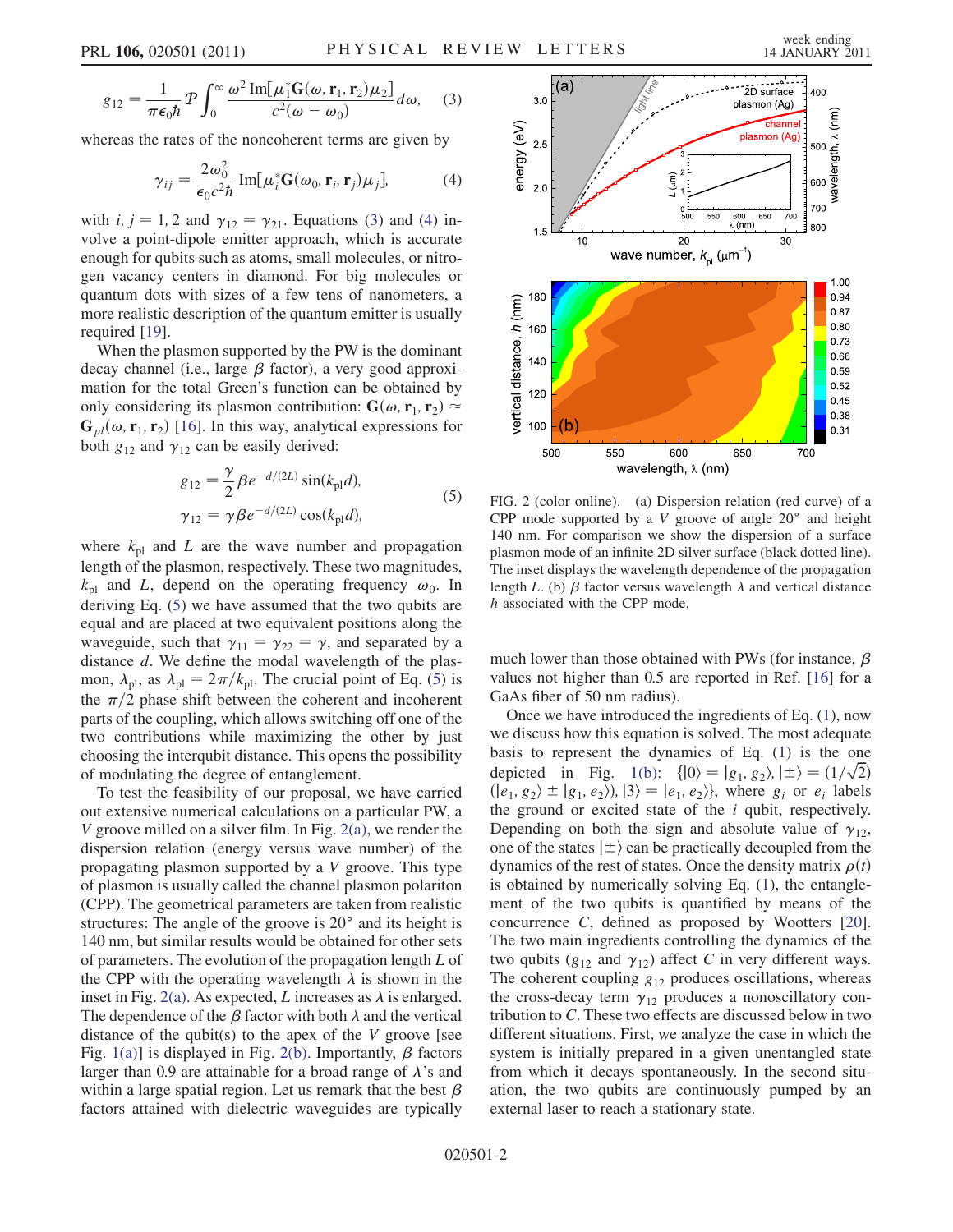In order to analyze the spontaneous formation of entanglement, one can initially prepare the system in the  $|e_1, g_2\rangle$ state. In this case, the concurrence takes the form

<span id="page-2-1"></span>
$$
C(t) = \sqrt{\left[\rho_{++}(t) - \rho_{--}(t)\right]^2 + 4\,\text{Im}[\rho_{+-}(t)]^2},\qquad(6)
$$

where  $\rho_{\pm\pm}$  are density matrix elements in the basis  $|\pm\rangle$ .<br>The dynamics of C is shown in Fig. 3 for three different The dynamics of  $C$  is shown in Fig. [3](#page-2-0) for three different situations. With a solid black curve we render  $C(t)$  for the case of a channel PW where  $\gamma_{12}$  and  $g_{12}$  are given by Eq. ([5\)](#page-1-2), with  $\bar{\beta} = \beta e^{-d/(2L)} = 0.9$  and  $k_{\text{pl}}d = 2\pi$ . The<br>concurrence is characterized by a fast initial increase folconcurrence is characterized by a fast initial increase followed by a very slow decay. For this case, the coherent oscillations produced by  $g_{12}$  are completely quenched  $(g_{12} = 0)$  and the cross-decay term  $(\gamma_{12})$  dominates. This dynamics can be easily understood from the time evolution of the populations of the two entangled states  $|\pm\rangle$  (see the inset in Fig. [3\)](#page-2-0). These states are equally populated initially, but the decay of the state  $|+\rangle$  is very fast ( $\gamma + \gamma_{12}$ ) while the decay of  $|-\rangle$  is very slow  $(\gamma - \gamma_{12})$ . The asymmetry<br>between the two cascades is responsible for the long lifebetween the two cascades is responsible for the long lifetime of C, while the imbalance among the populations of states  $|\pm\rangle$  determines C due to the first term in Eq. ([6\)](#page-2-1). With a dotted blue line we represent the *ideal* case that corresponds to  $\bar{\beta} = 1$  ( $\beta = 1$  and  $L = \infty$ ) and  $k_{\text{pl}}d = 2\pi$ . In this case, the concurrence tends asymptotically to a steady-state value of 0.5.

It is worth comparing our PW-based entanglement with other schemes for achieving large entanglement that have been proposed before. In particular, embedding two qubits in a photonic cavity (CQED) [[8\]](#page-3-7) offers many possibilities for controlling the photon emission. As entanglement in

<span id="page-2-0"></span>

FIG. 3 (color online). Concurrence as a function of time when just one of the two qubits is initially excited. The continuous black line corresponds to two qubits entangled by means of a channel PW with  $\bar{\beta} = 0.9$ ,  $k_{\text{pl}}d = 2\pi$ . The dashed red line is for two qubits in a cavity with a detuning such that it produces  $g_{12}/\gamma = 5$  and  $\gamma_{12} = 0$ . The dotted blue line is for the ideal case of both PW and CQED (see the text). The inset shows the time evolution of C and the populations of states  $|+\rangle$  and  $|-\rangle$  for the nonideal PW case nonideal PW case.

CQED relies only on the coherent term,  $\omega_0$  must be tuned to the frequency of the cavity mode. In the case of perfect tuning  $[17]$ , the evolution of C with time is determined by  $\gamma_{12} = g^2/\gamma$ , g being the qubit-cavity coupling. The timedependent C becomes equal to that of an ideal PW (dotted blue curve in Fig. [3\)](#page-2-0). However, in realistic implementations of CQED, one must work with a detuning  $\Delta$  that is comparable to g. By using a Schrieffer-Wolf transformation one can obtain a master equation like Eq. [\(1\)](#page-0-1) with  $g_{12} = g^2/\Delta$  and  $\gamma_{12} \approx 0$ . In Fig. [3](#page-2-0), we render a simulation<br>to illustrate COFD-based entanglement (see the red dashed to illustrate CQED-based entanglement (see the red dashed curve) in which we have used  $g_{12}/\gamma = 5$  and  $\gamma_{12} = 0$  as realistic values taken from experiments [[9](#page-3-19)[,10\]](#page-3-8). Although in this case C can be significantly larger than the one obtained with realistic PWs, this occurs only in a very short time scale and presents very fast oscillations. Another advantage of the use of PWs is that they enable the emergence of long-distance qubit-qubit correlations, as we show below.

A continuous pumping is required in order to have a stationary state with a high degree of entanglement. For sufficiently separated qubits, the stationary state can be modulated by acting independently and resonantly  $(\omega_{\text{laser}} = \omega_0)$  on each qubit with a laser beam of Rabi frequency  $\Omega_i$ . A new term  $\sum_i \hbar \Omega_i (\sigma_i^{\dagger} + \sigma_i)$  must be in-<br>cluded in the Hamiltonian given by Eq. (2). When the cluded in the Hamiltonian given by Eq. [\(2](#page-0-3)). When the system is initially prepared at state  $|0\rangle$ , one can apply the continuous laser only on qubit 1. Inset (b) in Fig. [4](#page-2-2) shows, for an almost ideal PW and very short distances, the transient dynamics of the concurrence when  $d = \lambda_{\text{pl}}/2$  so that  $\gamma_{12}$  is present while  $g_{12}$  is quenched. At the beginning, clear oscillations are observed with the concurrence becoming larger than 0.5 for some time intervals:  $\Delta t \approx 10/\gamma$ .<br>More interesting is the discussion of the stations

More interesting is the discussion of the stationary concurrence  $C_{\infty}$  for different laser intensities and separations

<span id="page-2-2"></span>

<span id="page-2-3"></span>FIG. 4 (color online). Panel (a) shows the steady-state concurrence as a function of the separation between two equal qubits for  $\beta = 0.94$ ,  $L = 2 \mu m$ , and three different laser configurations:  $\Omega_1 = 0.15\gamma$  and  $\Omega_2 = 0$  (solid black curve),  $\Omega_1 = \Omega_2 =$ 0.1 $\gamma$  (dotted blue line), and  $\Omega_1 = -\Omega_2 = 0.1\gamma$  (dashed red<br>line) Insets (b) and (c) correspond to the first type of numping line). Insets (b) and (c) correspond to the first type of pumping  $\Omega_1 = 0.15\gamma$  and  $\Omega_2 = 0$ . Panel (b) shows the concurrence time evolution for a system with  $\beta = 0.99$ , while the  $\beta$  dependence of the steady-state concurrence evaluated at  $d = \lambda_{\text{pl}}$  is rendered in panel (c).